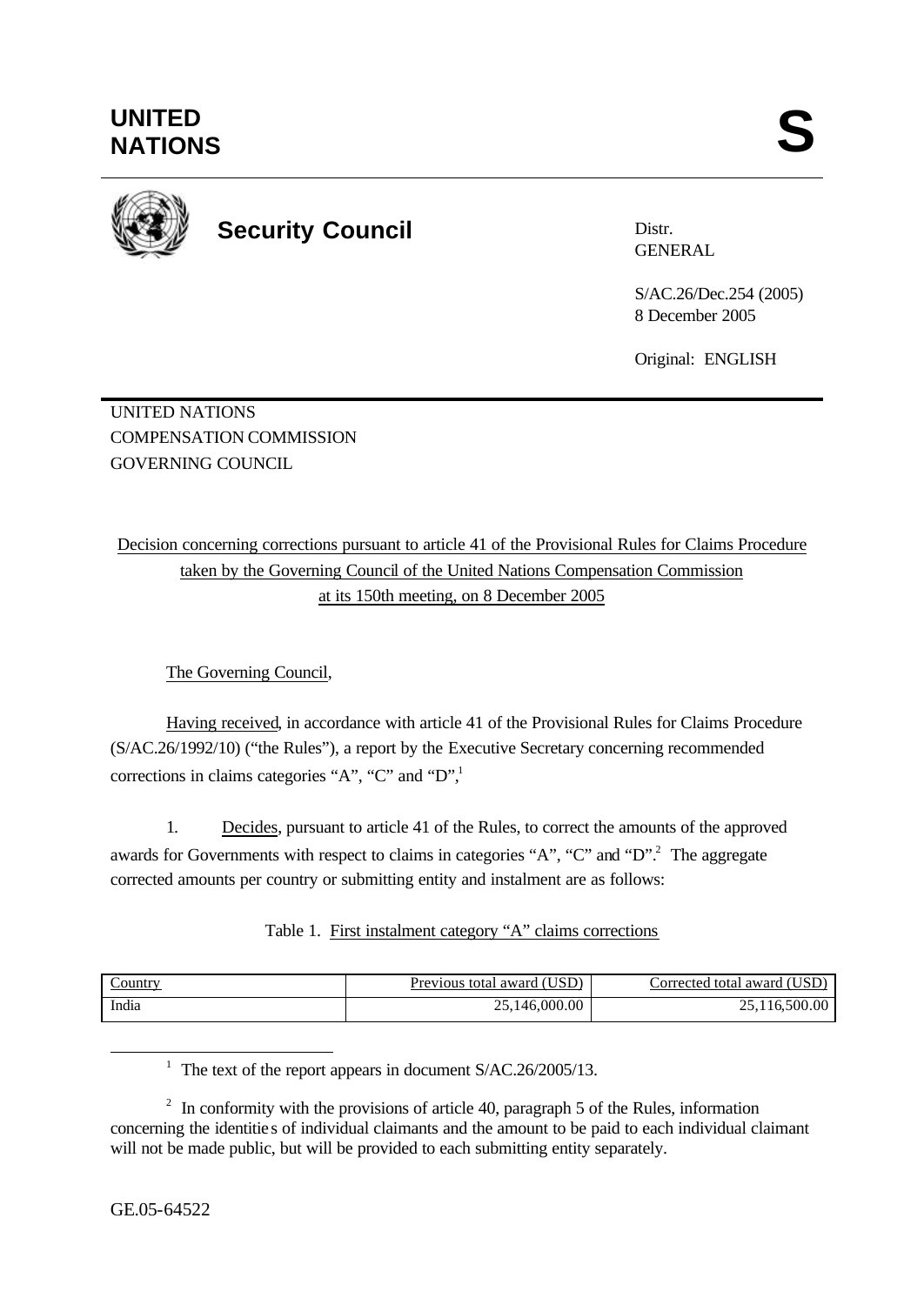# Table 2. Second instalment category "A" claims corrections

| <b>Country</b>            | Previous total award (USD) | Corrected total award (USD) |
|---------------------------|----------------------------|-----------------------------|
| India                     | 51,237,000.00              | 51,175,000.00               |
| Pakistan                  | 19,561,000.00              | 19,559,500.00               |
| <b>Russian Federation</b> | 4.292,000.00               | 4,296,000.00                |

#### Table 3. Third instalment category "A" claims corrections

| <b>Country</b>        | <u>Previous total award (USD)</u> | Corrected total award (USD) |
|-----------------------|-----------------------------------|-----------------------------|
| India                 | 17.091.000.00                     | 17.061.500.00               |
| Serbia and Montenegro | 1.012.000.00                      | 1.008.000.00                |

# Table 4. Fourth instalment category "A" claims corrections

| Country     | Previous total award (USD) | Corrected total award (USD) |
|-------------|----------------------------|-----------------------------|
| India       | 147,272,500.00             | 146,983,500.00              |
| Philippines | 27,387,500.00              | 27,383,000.00               |
| Sri Lanka   | 69.490.500.00              | 69.486.500.00               |

# Table 5. Fifth instalment category "A" claims corrections

| <u>Country</u> | <u>Previous total award (USD)</u> | Corrected total award (USD) |
|----------------|-----------------------------------|-----------------------------|
| India          | 149,260,000.00                    | 148,504,500.00              |
| Philippines    | 17.928.000.00                     | 17.920.500.00               |

# Table 6. Sixth instalment category "A" claims corrections

| <b>Country</b> | Previous total award (USD) | Corrected total award (USD) |
|----------------|----------------------------|-----------------------------|
| India          | 17,523,500.00              | 17,343,000.00               |
| Jordan         | 17,567,500.00              | 17,564,500.00               |
| Philippines    | 60.490.000.00              | 60,483,000.00               |
| Sri Lanka      | 35,399,000.00              | 35,395,500.00               |

# Table 7. Seventh instalment category "C" claims corrections

| Country | <u>Previous total award (USD)</u> | Corrected total award (USD) |
|---------|-----------------------------------|-----------------------------|
| Canada  | 11.929.332.52                     | 11.965.611.10               |
| India   | 187,659,575.14                    | 187, 623, 296.56            |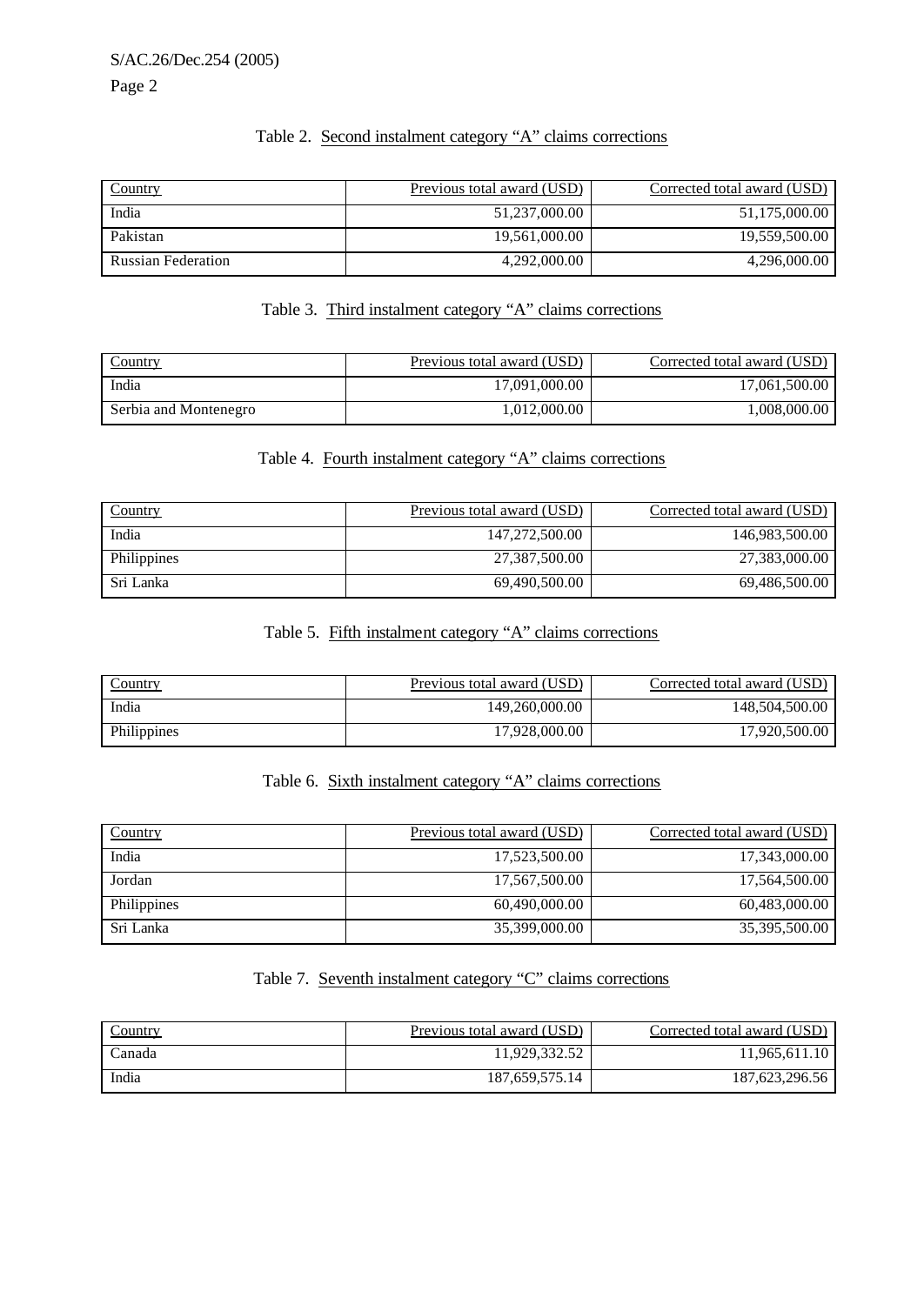#### Table 8. First instalment category "C" Palestinian late claims corrections

| Submitting entity | (USD)<br>Previous total award ( | Corrected total award (USD |
|-------------------|---------------------------------|----------------------------|
| Palestine         | 15, 111, 749. 26                | 19,119,909.00              |

## Table 9. Second instalment category "C" Palestinian late claims corrections

| Submitting entity | Previous total award (USD) | ′USD<br>Corrected total award |
|-------------------|----------------------------|-------------------------------|
| Palestine         | 726,306.21                 | 135,261.3                     |

#### Table 10. Third instalment category "C" Palestinian late claims corrections

| Submitting entity | Previous total award (USD) | (USD<br>∶orrected total award⊣ |
|-------------------|----------------------------|--------------------------------|
| Palestine         | .925.86<br>28,968,         | 28.9<br>,969,056.60            |

# Table 11. Fourth instalment category "C" Palestinian late claims corrections

| Submitting entity | Previous total award (USD). | Corrected total award (USD) |
|-------------------|-----------------------------|-----------------------------|
| Palestine         | 70,095,001.1.<br>10         | 70.121.261.35               |

# Table 12. Tenth instalment category "D" claims corrections

| $\angle$ ountry | TISD)<br>, total award<br>Previous | 'USI<br>`orrected total award ( |
|-----------------|------------------------------------|---------------------------------|
| Kuwait          | 492.91<br>281.561.4                | $- -$<br>.                      |

#### Table 13. Part two of the twelfth instalment category "D" claims corrections

| <u>_ountry</u> | <b>Previous total award (USD)</b> | Corrected total award (USD) |
|----------------|-----------------------------------|-----------------------------|
| Kuwait         | 011.24<br>389<br>$\Omega$         | 398.891.08<br>07            |

2. Decides also that, based on the above corrections, the corrected total awards by instalment are as follows:

## Table 14. Recommended corrected total awards for category "A" claims

| Instalment | Previous total award (USD) | Corrected total award (USD) |
|------------|----------------------------|-----------------------------|
| First      | 189,992,500.00             | 189,961,500.00              |
| Second     | 641,980,500.00             | 641,921,000.00              |
| Third      | 532,031,000.00             | 531,997,500.00              |
| Fourth     | 732,429,500.00             | 732.132.000.00              |
| Fifth      | 772,758,500.00             | 771,995,500.00              |
| Sixth      | 316,747,500.00             | 316,553,000.00              |